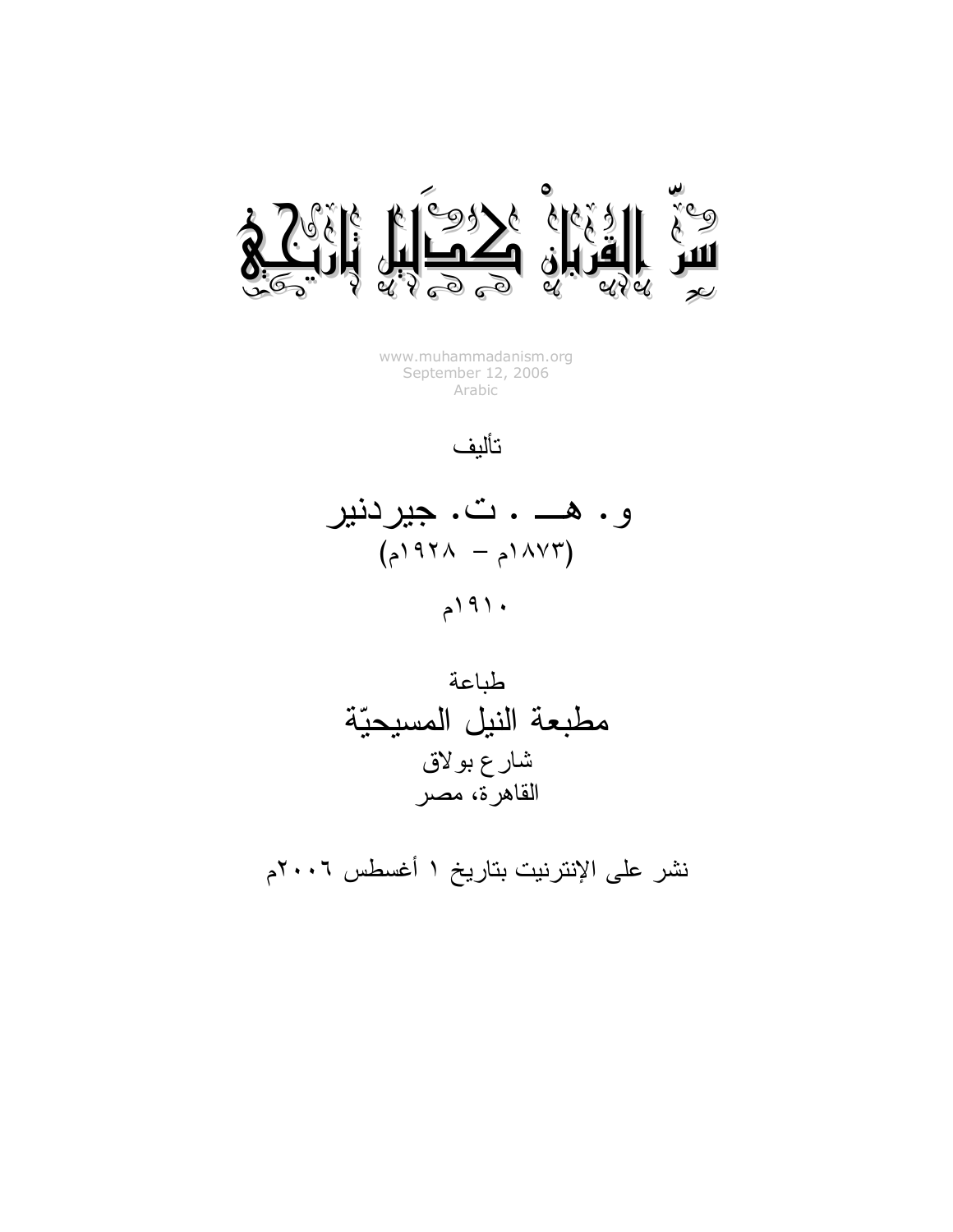# The Eucharist as Historical Evidence

by

W. H. T. Gairdner  $(1873 - 1928)$ 

1910

PRINTED BY THE NILE MISSION PRESS BOULAC ROAD CAIRO, EGYPT

Published on the web on August 1, 2006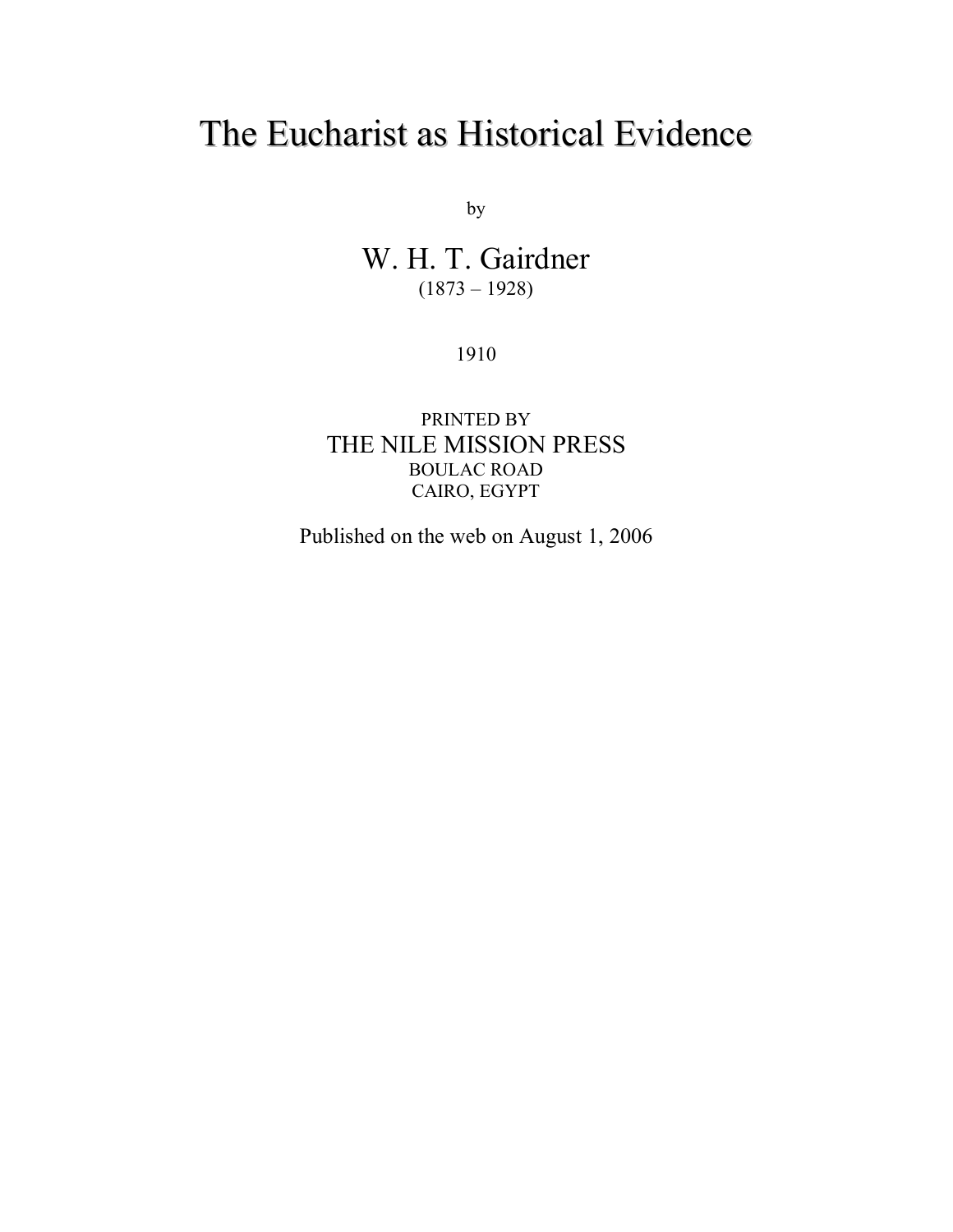تمهيد

بعد حمد الله نقول أنّ هذه النبذة مأخوذة عن مجلة الشرق والغرب (بنتقيح وزيادة). والمقصود منها إثبات موت سيّدنا عيسى عليه السّلام بالبيّنات الدّامغة والبراهين التّاريخية التي لا يمكن دحضـها أو نكرانها. ولا يخفى أنّ المسلمين لا ينكرون فريضة العشاء الرّباني ولكنّهم ينكرون موت عيسى المسيح على الوجه الموصوف في الإنجيل. فغايتنا إذاً هي أن نثبّت لهم أنّ الفريضة المذكورة دليل قاطع على موت المسيح وذلك بالاستناد على الأقوال الثَّابتة والشَّهادات النَّاريخية التي لا يرتاب أحد في صحَّتها. فإذا تمكَّنا من إقناعهم أنّ المسيح هو الذي أوصى بحفظ فريضة العشاء الرّباني، لم يبقَ لهم مجال أن ينكروا حقيقة موته لأنّ هذه الفريضة إنما هي رمز الى «كسر جسده» «وسكب دمه» – عسى أن يستخدم الله هذه النُّبذة لخير ملكوته ولهداية الجميع إلى الصَّر اط المستقيم إنه حسبنا ونعم الوكيل.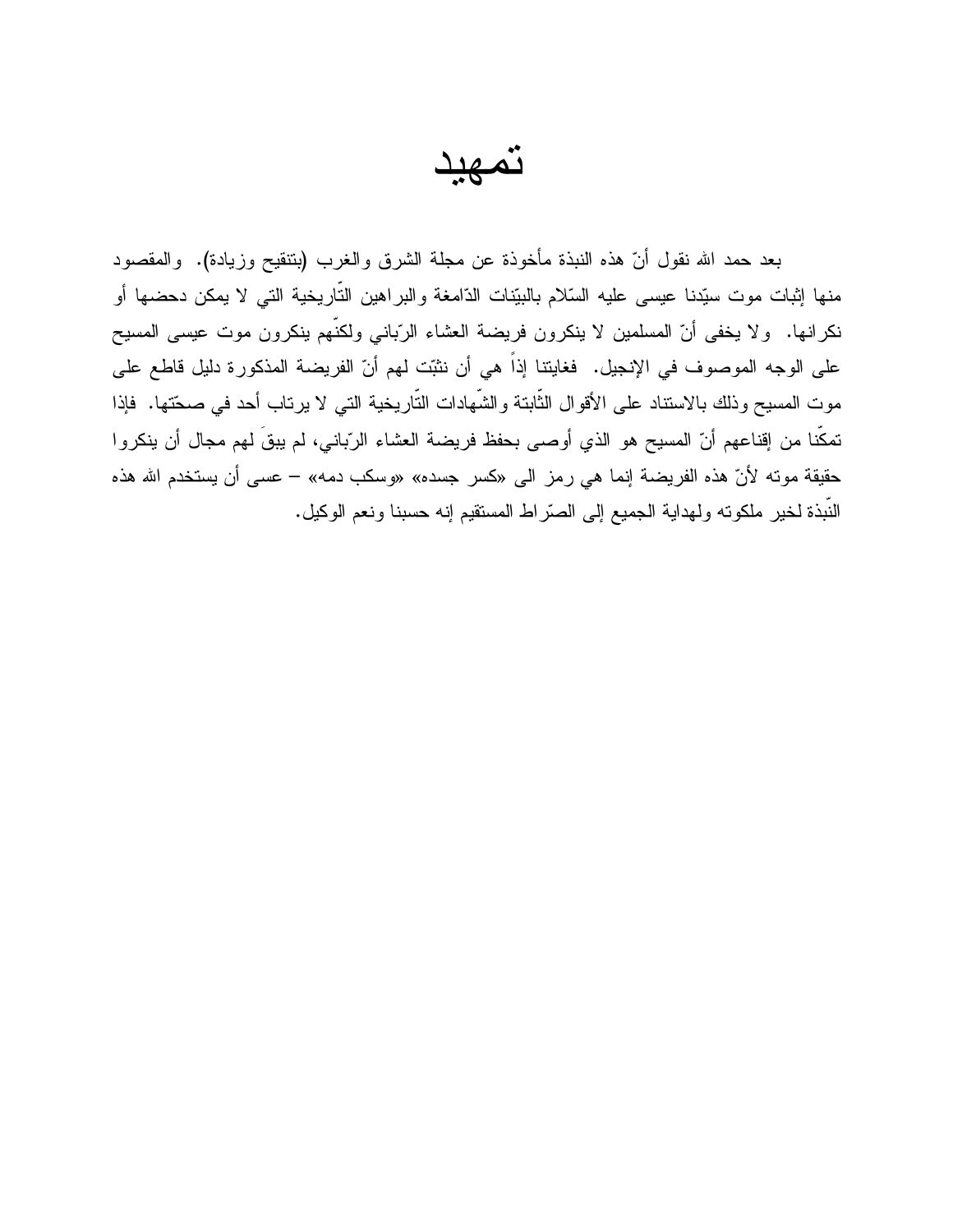# <u>Land J famas</u> 200 1919  $(1)$ الخبز والخمر – إلى ماذا يرمزان

على

لا شيء يحزن فلوبنا أكثر من إنكار إخواننا المسلمين موت يسوع المسيح ورفضهم البركات الناجمة عن ذلك. والحقُّ أنه كلَّما أحيا المسيحيّون العائشون في البلاد الإسلاميّة فريضة العشاء الرّبانـي وذكروا موت سيّدهم بسوع المسيح صرخوا من أعماق قلوبهم قائلين «ألا ليت الحجاب ينشق والسّتر ينكشف» وصلُّوا من أجل إخوانهم المسلمين الذين يزيدون في مرارة هذه المأساة علقماً بقولهم أنَّ المسيح لم يمت قطٌ. ولعلٌ نكرانهم هذا هو أوخم عاقبة من نكرانهم سائر التعاليم المسيحيّة الأخرى لأن قصنّة موت المسيح تليّن القلب الصّلب و تنبّه الضّمير النّائم.

ولذلك لا نر ي بُداً من أن نثبّت لإخواننا المسلمين أمراً هو عندنا بمثابة أوليّة لا يحتاج الى بر هان، ألا وهو موت يسوع المسيح – ذلك الفادي الذي قضبي طوعاً واختياراً عن آثام البشر لكي بنبلهم الغفر ان النام. وسنبني بر هاننا على وجود فرض<sup>(\*)</sup> لا يزال يتمّم اليوم في كلّ العالم. وبعبارة أخرى إنّنا سنحاول أن نثبّت حادثة واقعيّة قديمة بأمور نشاهدها البوم.

إنّ الكنائس المسيحيّة في سائر أصقاع العالم تحفظ اليوم فريضة تدعى فريضة العشاء الرّباني وذلك في اليوم الأول من الأسبوع (غالباً) أي في يوم الأحد. ومهما تفاوتت طقوس هذه الفريضة في الكنائس المختلفة فلا بدّ فيها من أمر ضروري وهو كسر الخبز وأكله وسكب قليل من نتاج الكرمة وشربه وذلك إطاعة للوصيّة التي فرضها السيّد المسيح في الليلة الأخيرة قبل موته إذ أخذ خبزاً وكسره وسكب نتاج الكرمة وناوله لتلاميذه قائلاً لهم أنّ الخبز هو جسده المكسور من أجل البشر وأن الخمر هو دمه المسفوك من أجل سلامة الإنسان ثم أمر هم أن يفعلوا ذلك لذكر ه.

<sup>(\*)</sup> الفرض (ويعرف عند المسيحيّين بالفريضة) هو ما يرجع مصدره الى أمر إلهي فرض في وقت معيّن كالحج والطواف بالكعبة مثلا عند المسلمين وعيد الفصح عند اليهود والعشاء الربّاني عند المسيحيّين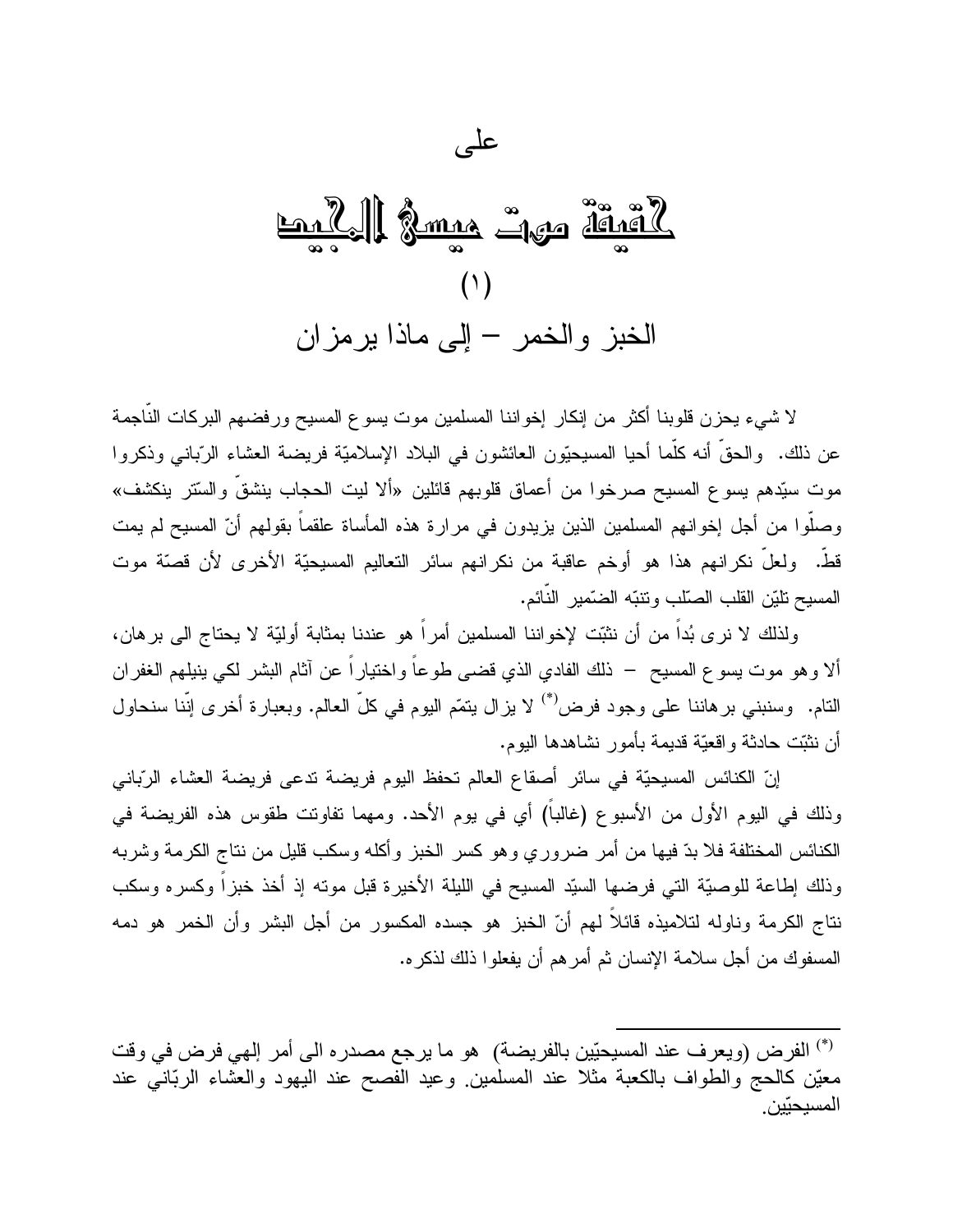وهذا ما نفعله الكنائس المسيحيّة في العالم وقد تسلّمت هذه الفريضة من الأجيال السّابقة كما يتَّضح من النُّظر في تاريخ كلُّ قرن من القرون الميلاديَّة على حدة. ۖ فإذا تتبَّعنا هذه الفريضة راجعين الي الزِّمن الذي أوصـى فيه بـها، نر ي أنِّ المسيح في ليلة معيّنة أمرٍ في الحقيقة بـحفظ هذه الفريضـة (أي إجراء «الكسر» «والسّكب») نذكاراً له. والحقُّ أنّ نواتر النّقاليد الإسلاميّة وشهادتها لصحّة القرآن ليسا بأمتن من نواتر النقاليد المسيحيّة وشهادتها لهذه الفريضة.

وإذا صحِّ هذا نتج عنه:- (١) أنَّ يسوع المسيح سبق فعلم في الحقيقة بأنه سيموت ميتة شنيعة «فيكس» جسده ويسفك دمه وأنّه عرف أهميّة ذلك الموت وفوائده فأسّس نلك الفريضة التّذكارية.

(٢) إنه مات فعلاً. ۚ ولا خلاف في هذا القول إذا ثبت الأول لأنّ الجميع يعترفون بأنّ المسيح كان نبيّاً فليس من الممكن إذاً أن يكون قد أخطأ في نبوته عن حادثة مهمّة كهذه سيّما وأنّ تلك الحادثة (أي مونه) قد كانت عنده الغاية التي جاء من أجلها الى هذا العالم. هذا وأنَّه لو لم يسفك دمه ويمت كما نتبأ، ما حفظ التّلامذة وصبّته و لا أوصوا بها للأجبال التّابعة.

(٣) وهنالك أمر ثالث يثبّته حفظ هذه الفريضة وهو أنّ إجراءها في اليوم الأول من الأسبوع دليل على فيامة المسيح من بين الأموات. إلا أنّ هذه النَّتيجة، وإن تكن كبير ة الأهمية في حدّ ذاتها، ليست موضوعنا الآن لأنّ جميع المسلمين يؤمنون بأنّ المسيح ارتفع حقاً، فإذا آمنوا بأنّه قد مات، آمنوا بأنّ ار تفعاعه كان من الموت.

ويخال لنا أنّ هذا البرهان هو أقوى من البرهان التّاريخي على الصّلب نفسه لأن المسلم يتّفق مع المسيحي على أنّ الصّلب حصل تماماً ولكنه ينكر أنّ الشّخص الذي صلب كان المسيح ثم يطلب منّا نقض انكار ه هذا!...

ولكن فريضة العشاء الرّباني لا نرجع بنا الى حادثة فعليّه مجرّدة فقط، بل إلى حادثة فيها لفكر هذا النبي وكلامه القدح المعلى. ولا يخفي أنّ المسلم إذا اقتتع بأنّ القول الفلاني هو قول النبي الفلاني لم يتأخَّر عن التَّسليم به والعمل بموجبه. وعلى ذلك فإذا اقتنع بأنّ المسيح هو الذي أوصـي بهذه الفريضـة فلا يتأخَّر عن الإيمان بها وبما تشير إليه لأنه إذا كانت جميع الأجيال منذ زمن المسيح قد حفظت هذه الفريضة إطاعة لوصيّة السيّد فلا يبقى للمسلم سوى ان يسلّم بموت يسوع كفّارة عن العالم. لأنه إذا سلّمنا بحقيقة مصدر هذه الفريضة يكون المسيح قد مات وجسده قد كسر ودمه قد سفك. هذا وإنّ في نفس حفظ النَّلامذة لوصيَّته وتسليمها للأجيال النَّابعة بر هانـاً على أنّ المرموز إليه في تلك الفريضـة قد تمّ في الحقيقة.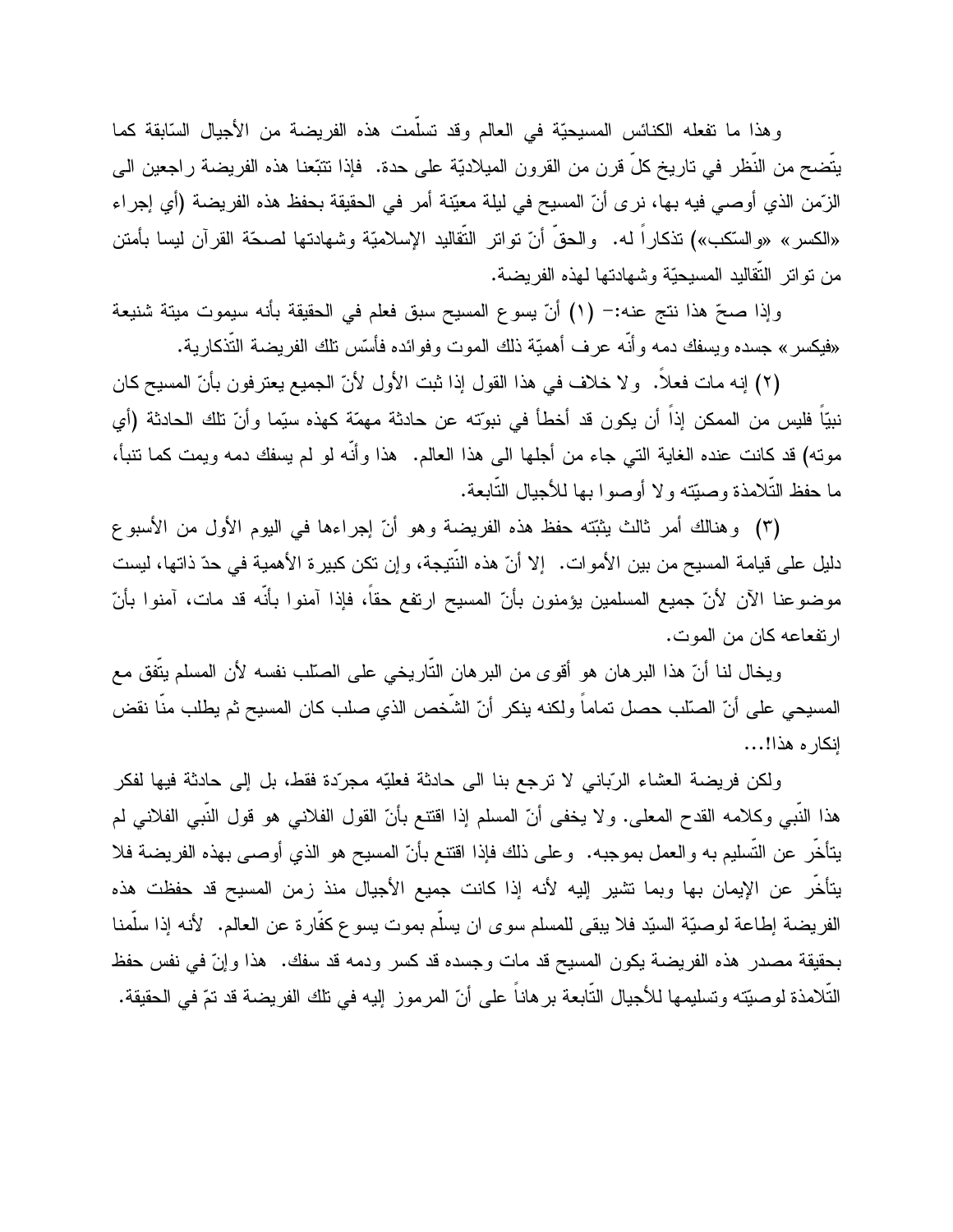و هنالك أمر آخر قد بوافق عليه الأخ المسلم و هو أنّ حفظ فريضة كهذه لا يمكن أن يكون اعتباطاً أي بدون سبب. فالحج(\*) إلى مكَّة مثلاً هو برهان على وصيّة محمّد بإجرائه واحترام الكعبة. ويحقّ للمسلم أن يستشهد به على صحّة الآيات التي تشير إليه أكثر من أن يستشهد على وجوب إنمامه بتلك الآيات. وكذلك نقول أنّ ركام الحجارة التي تقذف بها الحجّاج خارج مكَّة هي بر هان علي الأمر بقذفها. ولا يخفي أنّ الناس في الشرق كثيراً ما يقلدون رئيسهم الدّيني في أمور لم يوصـهم بـها فكم بالحري إذا كانوا مأمورين بحفظها؟ جاء في أحد الأحاديث أنّ الخليفة شوهد ذات يوم راكباً جملاً وهو يدور به فلمّا سُئل عن السّبب قال لست أعلم ولكنّني رأيت نبيّ الله يفعل ذلك – فكم بالحري لمو كان النّبي قد أوصـى به؟ فالقيام بالفرائض الرّمزيّة في الشّرق وحفظها من جيل إلى جيل هو أمر معروف بل عادة متملكة في النَّفس و إذا أمكننا تعزيز ها بالنَّواتر ثبت أنها حقيقة تاريخيَّة. فوجود محمّد وفرضـه الحجّ على المسلمين وغير ذلك من الأمور لا يثبتها الحجّ اليوم أكثر مما نثبّت فريضة العشاء الرّباني موت المسيح وسفكه دمه.

ورِبَّ سائلٍ يقول: ۖ أين براهينكم النَّارِيخية المخطوطة. ۖ فليس لنا إذ ذاك إلا أن نعرضها له. ولسنا نخال أحدا من المسلمين ينكر أنه حيثما توجد الدّيانة المسيحيّة فهنالك نتمّم فريضة العشاء الرّباني. فالبر اهين المخطوطة مالئة كتب الأجيال والعصور المسيحيّة كلها. ولا يخفى أنّ شروط التواتر نامّة هنا وهي انفاق سائر الأجيال والعصور على حفظ هذه الفريضة وتسليمها الى الأجيال النّابعة وعدم وجود باعث على الغش والخديعة. وليت شعري من يقدم على نلفيق قصـة كـهذه عالمـاً كان بـها أم جاهلاً؟ ومن هو الرَّجل الذي يريد ان يخدع النَّاس بأنّ المسيح مات إذا كان هو نفسه لا يعتقد بذلك؟ والحقِّ أنه لو قيل أنّ تلامذة المسيح حاولوا أن يكذبوا موت المسيح لكان ذلك أقرب الى عقل البشر وأشبه بما أدعاه المسحاء والأنبياء الكذبة كما فعل أنباع الحاكم بأمره مؤسّس شيعة الدّروز .

ولننظر الآن في البراهين التاريخية الأخص التي تثبت أنّ فريضة العشاء الرّباني كانت تحفظ في العصور الأولى أي منذ أزمنة الرّسل الذين تسلّموها من السّيد المسيح (مما يثبت أنّ المسيح أوصىي بحفظها إشارة الى موته وسفك دمه) وإننا نقسم لإخواننا المسلمين على أنّ ما سنذكره لمهم مقتبس عن أقوال المؤرِّخين المعروفين الذين لا يشك أحد في صحة أقوالهم. وسنضرب صفحاً عن الاستشهاد بالكتب التي يرفضها أعداء المسيحيَّة ليس من المسلمين فقط بل من كفار الغرب أيضـاً وذلك لكي لا يبقى لأعدائنا ما يحتجّون به علينا.

<sup>(\*)</sup> أما إجراء عرب الجاهليّة لهذه الفريضة قبل زمن محمّد فلا يؤثر في قوّة الحجّة<sub>.</sub>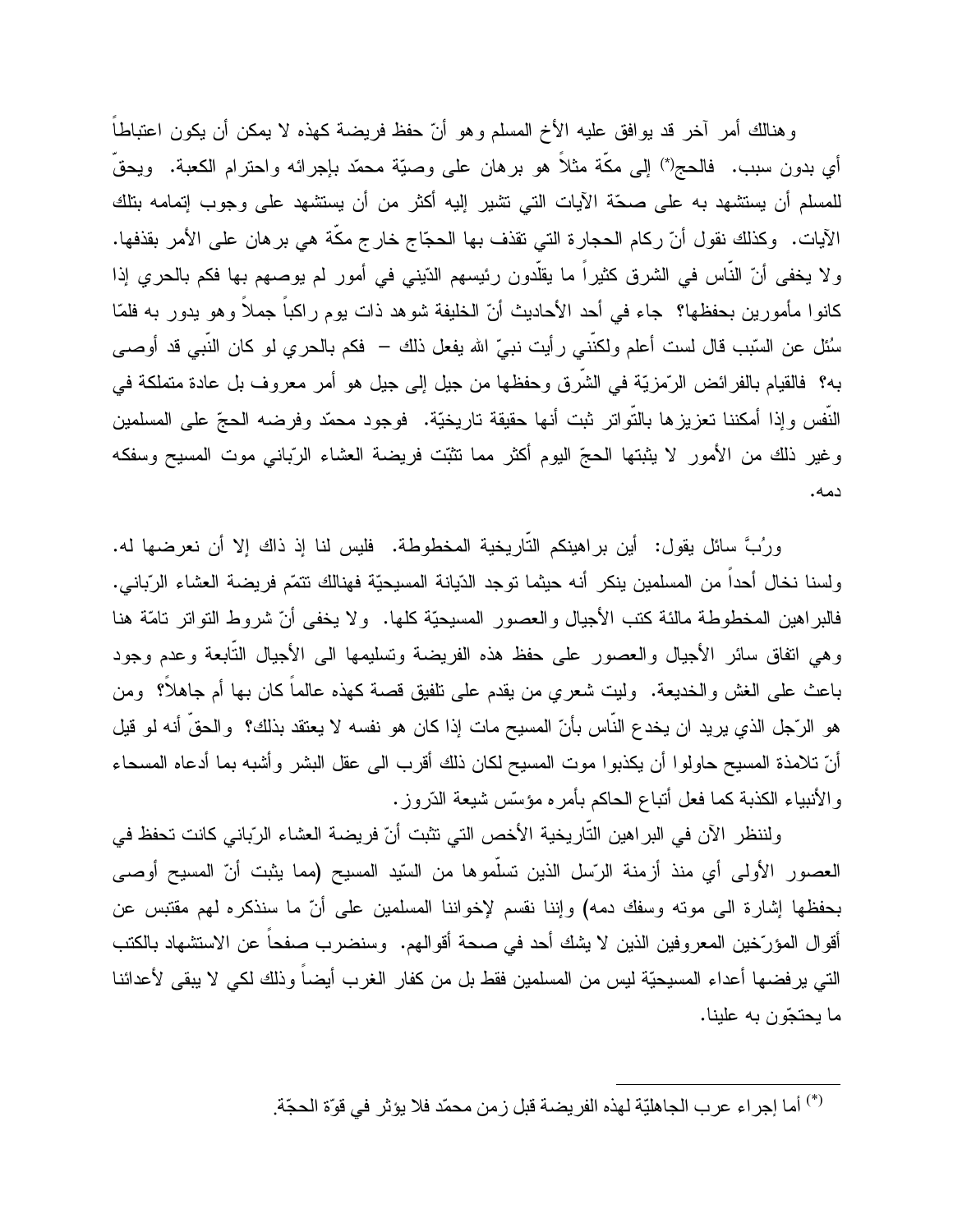وسنذكر ما قد قيل وما يقال علينا لنثبّت للجميع بأن فريضة العشاء الرّباني كانت تحفظ قبل الـهجرة ولا نترال نـحفظ إلـى يومنـا هذا. ۖ ومتـى أثبتنـا ذلك، أثبتنـا أنّ المسيح هو الذي أوصـى بـه وذلك رمزاً الىي موته وسفك دمه.

(١) أسهب الكتاب في كلِّ العصور والأجيال في الكتابة عن هذه الفريضة إسهاباً لا يسعنا نفصيله هنا سيّما وأنّ أسماء أكثر أولئك المؤلفين غير معروفة عند المسلمين (إلا أسماء الذين اشتهروا منهم كلوثر وكلفن ونوماس أقويناس الفيلسوف ويوحنًا فم الذَّهب وأوغسطينوس وأثناسيوس وأوريجانوس وغيرهم) جميع هؤلاء قد أفاضوا في هذا الموضوع واتفقوا على الأمور الأساسيّة فيه (وإن اختلفوا في تأويل بعض تفاصيله العرضيَّة) وأجمعوا على أنّ المسيح كسرٍ في الحقيقة خبزاً وناول خمراً وأوصىي بإعادة هذه الفريضة وحفظها تذكار اً لجسده المكسور ودمه المسفوك.

(٢) لدينا كثير من كتب الطَّقوس التي يرجع عهدها الى العصور المسيحيّة الأولى. وهي تذكر الصَّلوات الَّتي كانت نتلَّى عند نأدية هذه الفريضة. ومن هذه الكتب ما هو باللأنَّيني ومنها ما هو بلغات أخرى مما كان بستعمل في الكنائس المصريَّة والشرقيَّة القديمة ويرجع عهده الى المئة الرابعة للميلاد أي الى ما قبل زمن الهجرة بثلثمائة سنة ومن نلك طقس القدّيس بوحنًا فم الذّهب الذي تمارسه الكنيسة القبطيّة الى هذا اليوم وقد نقل الى اللُّغة العربية'') وطبع في مطبعة الوطن.

والأمر الجوهري في جميع ذلك هو كسر الخبز وسكب الخمر إطاعة لوصيّة المسيح ونذكارا لجسده المكسور ودمه المسفوك.

(٣) هنالك أيضاً قوانين أعدّتها المجامع الكنسيّة منذ مجمع نيقية (سنة ٣٢٣ ب. م) وجميعها تذكر هذه الفريضة التذكاريّة وتشرح كيفيّة وجوب القيام بها.

(٤) وأخيرا لدينا كتب ومؤلفات عديدة لأقدم الكتاب المسيحيّين وهي نذكر هذه الفريضة وتفاصيلها وتبسطها كأنها فريضة مقررة استلمتها الأباء من الأبناء فعمّت ممارستها عند جميع الكنائس وأصبحت جوهر العبادة. وبما أنّ الكتابات المذكورة توصل عهد هذه الفريضة بالمئة الأولى للميلاد فسنقتبس بعضها بحسب ترتيبها التاريخي رجوعاً إلى أن نصل إلى العهد الجديد غير معتبرين تلك الكتابات موحى بها بل منزلينها منزلة مؤلفات اعتياديّة معروفة تواريخ أكثرها النقريبيّة. وبعبارة أخرى إننا نستشهد بنلك المؤلفات لا باعتبارها موحى بها بل باعتبارها تاريخاً يشهد لما كان يجرى في زمن مؤلفيها.

<sup>(\*)</sup> خولاجي<sub>.</sub> كتاب ما يجب على الشمامسة من القراءة في الخدمة والتراتيل<sub>.</sub>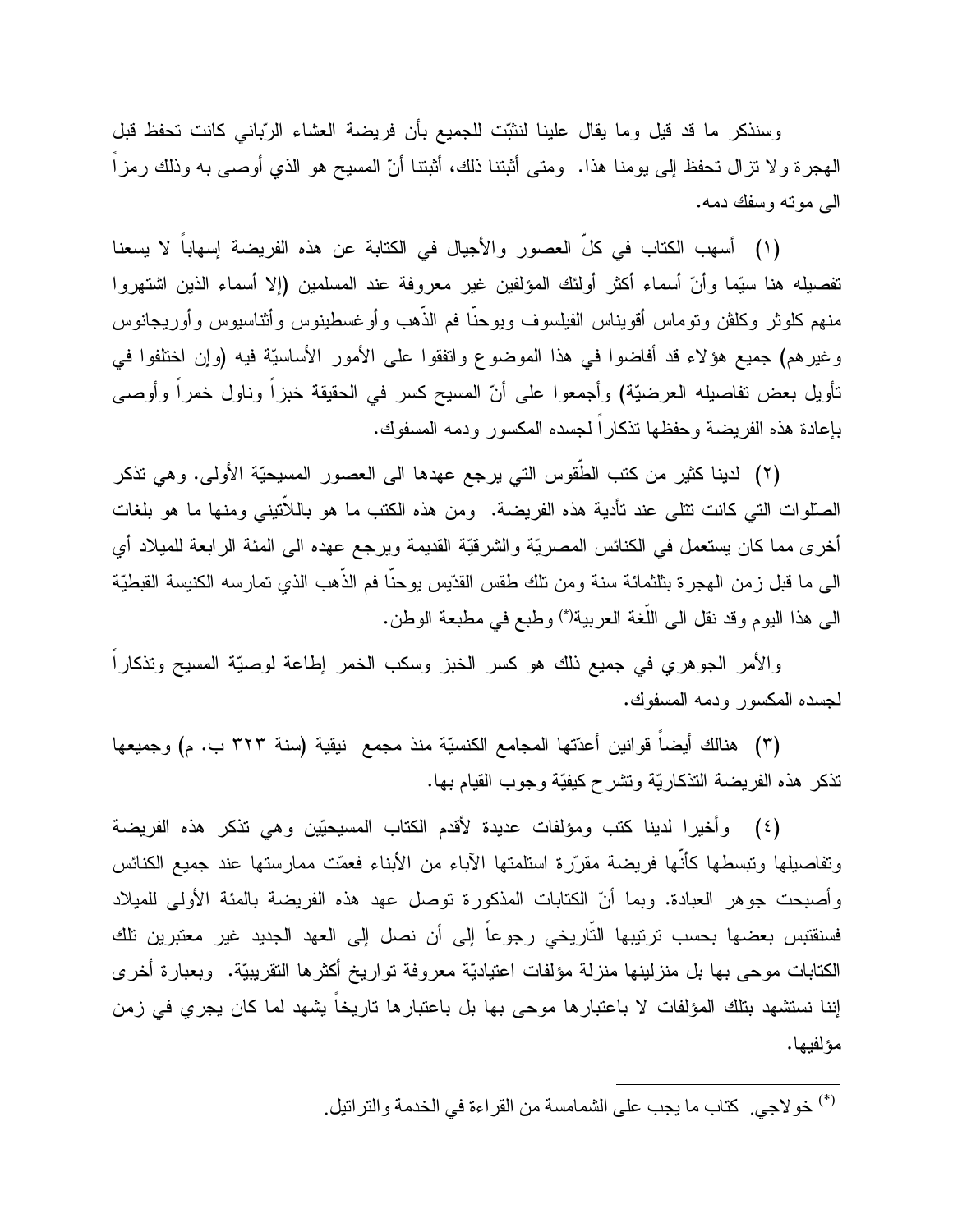ولننزك مؤلفي المئات الخامسة والرّابعة والثالثة بعد المسيح لأن كتبهم مشحونة من الأقوال التبي تختصَّ بهذه الفريضة حتى أننا لا نعلم ماذا نقتبس وماذا نهمل منها. ۖ ونخصَّ بالذِّكر من أولئك المؤلَّفين يوحنًا فم الذهب وأوغسطينوس وكيرلس الإسكندري وكيرلس الأورشليمي وبازيليوس وأثناسيوس ونرطليانوس وأوريجانوس. هذا وإنّ مفسري القرآن وأئمّة المسلمين لم يذكروا من وصايا محمّد عن الصَّــوم والصلاة أكثر مما ذكره المؤلفون المذكورون عن فريضة العشاء الرّبانـي وأصلـها وصفتها ومغزاها. أما أصلها وصفتها فلم يختلفوا فيهما قط بل أجمعوا على أنّ كسر الخبز وسكب الخمر هما لنذكار موت المسيح وسفك دمه.

و من كتاب المئة الثانية الذين أطالوا البحث في هذه الفريضة إكليمندس الإسكندر ي (سنة ١٥٠ – ٢٢٠). قال(\*) – «فأخذ المخلِّص خبزاً وباركه ثم كسره وقدَّمه قائلاً خذوا كلوا هذا هو جسدي ثم بارك الخمر وقال خذوا واشربوا هذه من دمي». (وقد ذكر هذا الكاتب في مكان آخر ما حدث بعد مناولة الخبز والخمر حسب العادة).

ومن معاصري هذا الكاتب آرينيوس (سنة ١٣٥ – ٢٠٢ ب.م) أسقف غاليا، وكان قد تربَّى في أحضان الكنيسة الشَّرقية على يد يوليكاريوس تلميذ يوحنًا الرِّسول. وقد أفاض هو أيضا في ذكر ٍ فريضة العشاء الرّبانـي ونناول الخبز والخمر وعلاقتهما بجسد المسيح ودمه وهاك بعض أقواله منقولة حرفيّاً عن اللأتينية:– «إن النَّاس الأشر إر ينكرون خلاص الجسد ويكر هون تجدّده قائلين أنّه لا يمكن أن يخلّد ولكن إذ كان الجسد لم يخلص فإن السَّيد لم يفدنا بدمه وليست كأس العشاء الرَّباني رمزاً إلى دمه ولا الخبز الذي نكسره إشارة الى جسده» ومعنى ذلك أنّ دعاوى هؤلاء الناس باطلة لأنّ هذه الأمور الثّلاثة هي حقائق ر اهنة.

وممّن عاش في أوائل ذلك القرن أيضاً بوستنيانوس الفيلسوف الذي درس في أثينا ونشر كتابه الذي يدافع به عن الدّيانة المسيحيّة. ولحسن الحظ أنّه كتب لقوم لا يعرفون الدّيانة المسيحيّة فأسهب في تفصيل فريضة العشاء الرّباني بخلاف الذين كتبوا لأجل المسيحيّين فأشاروا الى الفريضة إشارة بسيطة بدون ذكر التفاصيل لأن المسيحيِّين يعرفونها ولا يحتاجون الى الإسهاب عنها. وأما يوستتيانوس فإنه أسهب في شرح الفريضة لكي يقف أصدقاؤه الوثنيّون على دقائقها وتفاصيلها قال(\*):

<sup>(\*)</sup> مترجم حرفياً.

<sup>&</sup>lt;sup>(\*)</sup> هذا الكلام مترجم عن الأصل اليوناني حرفياً.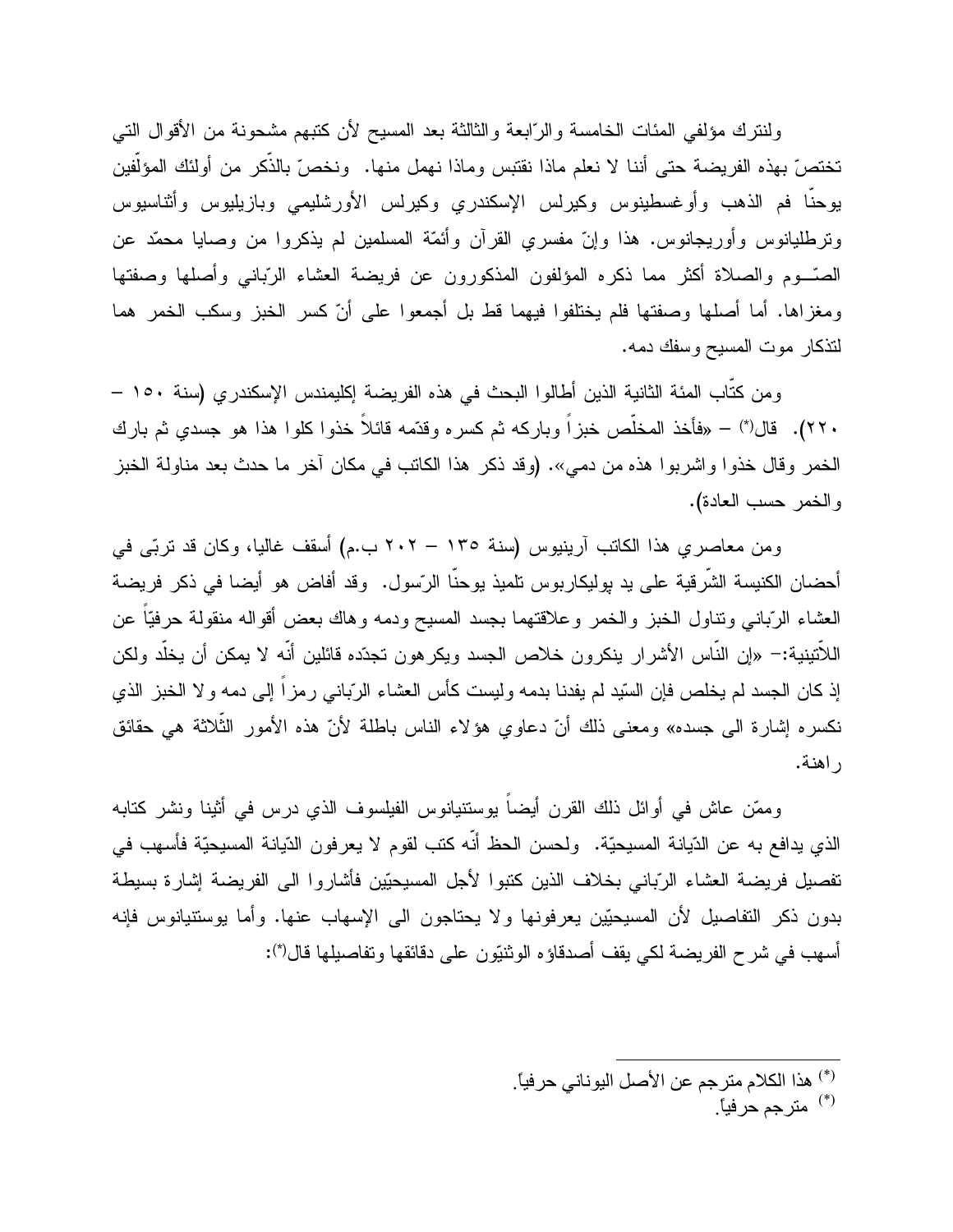«وأقول أيضـاً أنّ الصّلوات ونقدّمات الشّكر التي يرفعها مَن هُم أهلٌ لأن يرفعوها هي التّقدمات الوحيدة الكاملة التـى تسرّ الله. لأنها وحدها الأمور التـى قد تسلَّمها المسيحيّون أبـاً عن جد كما فـى فريضـة العشاء التَّذكارية، ناشفًا كان ذلك العشاء أم سايلًا، لأننا به نتذكر الآلام التي احتملها ابن الله بجسده» اهـ.

وقال في موضع آخر :– «إننا ندعو هذا العشاء العشاء الرّباني ولا يسمح لأحد أن يتناوله ما لم يكن مؤمناً بعقائدنا وتعاليمنا وقد اعتمد لأننا لا نأكل من الخبز ونشرب من الخمر كأنهما أمران بسيطان بل باعتبار أنّ يسوع المسيح المخلَّص إذ نجسّد بكلمة الله اتَّخذ لحماً ودماً لخلاصنا. وهكذا نتعلَّم أنّ هذا العشاء – المبارك بصلاة «الكلمة» والمتحول الى غذاء للَّحم والدّم – هو لحم يسوع المسيح المتجسد ودمه لأن الرّسل في كتبهم المدعوّة بشائر قد ذكروا أنّ المسيح نتاول خبزاً وبعد ان شكر قال: اصنعوا هذا لذكر ى هذا هو جسدى.

ثم أخذ الكأس وبعد أن شكر قال: هذا هو دمي. ثم أعطاها لـهم فقط» (أنظر بوستنيانوس الشُّهيد الجزء الأول والفصل ٦٦).

وقد وصف المؤلف في الأصحاح الذي يلي ذلك تفاصيل هذه الفريضة. فقال:– «إنّ جميع الذين يسكنون في المدن والقرى يجتمعون معا في يوم الشمس (أي الأحد) في مكان واحد فتتلَّى مذكرات الرَّسل وأقوال الأنبياء بقدر ما يسمح الوقت ثم يقف الجميع ويصلُّون ومتى انتهت الصَّلاة (أنظر الفصل ٦٦) يؤتي بخبز وخمر وماء للتَّوزيع على الجميع فيتناول منها كلِّ من الحاضرين بعد تقديم الشِّكر. ويوم الأحد هو اليوم الذي نجتمع فيه معاً (لهذا الأمر) لأنه اليوم الأول الذي خلق فيه الله العالم جديداً بعد أن كان عالم مادة وظلام. وفيه قام مخلصنا يسوع المسيح من الموت. لأنه صلب في اليوم الذي قبل السّبت وظهر لتلامذته ورسله في اليوم الذي بعد السَّبت وعلَّمهم نفس الأمور التي نطرحها اليوم أمامكم لكي نتظروا فيها وتتعلموها».

هذا وليس عندنا ما نزيد على هذه الشهادة سوى أنّ المسيحيّين المنقدمين في السّن على أيام يوستنيانوس إمّا أنهم كانوا يعرفون بعض الحواريين أو أنهم كانوا قد تربّوا في أحضان الكنيسة التي أسَّسها أولئك الحواريُّون في الجيل السَّابق.

وممّا يؤيّد وصف يوسنتيانوس لنفاصيل هذه الفريضة ما كتبه أحد المؤرّخين الرّومانيّين في نفس ذلك القرن ولم يكن مسيحيًّا بل متوظفاً عين لكي يفحص أحوال المسيحيِّين وهو بلني المؤرخ الشَّهير المشهورة رسائله الى الامبراطور نراجانوس فى ذلك العهد. وهو برجع فى بحثه إلى ما قبل زمن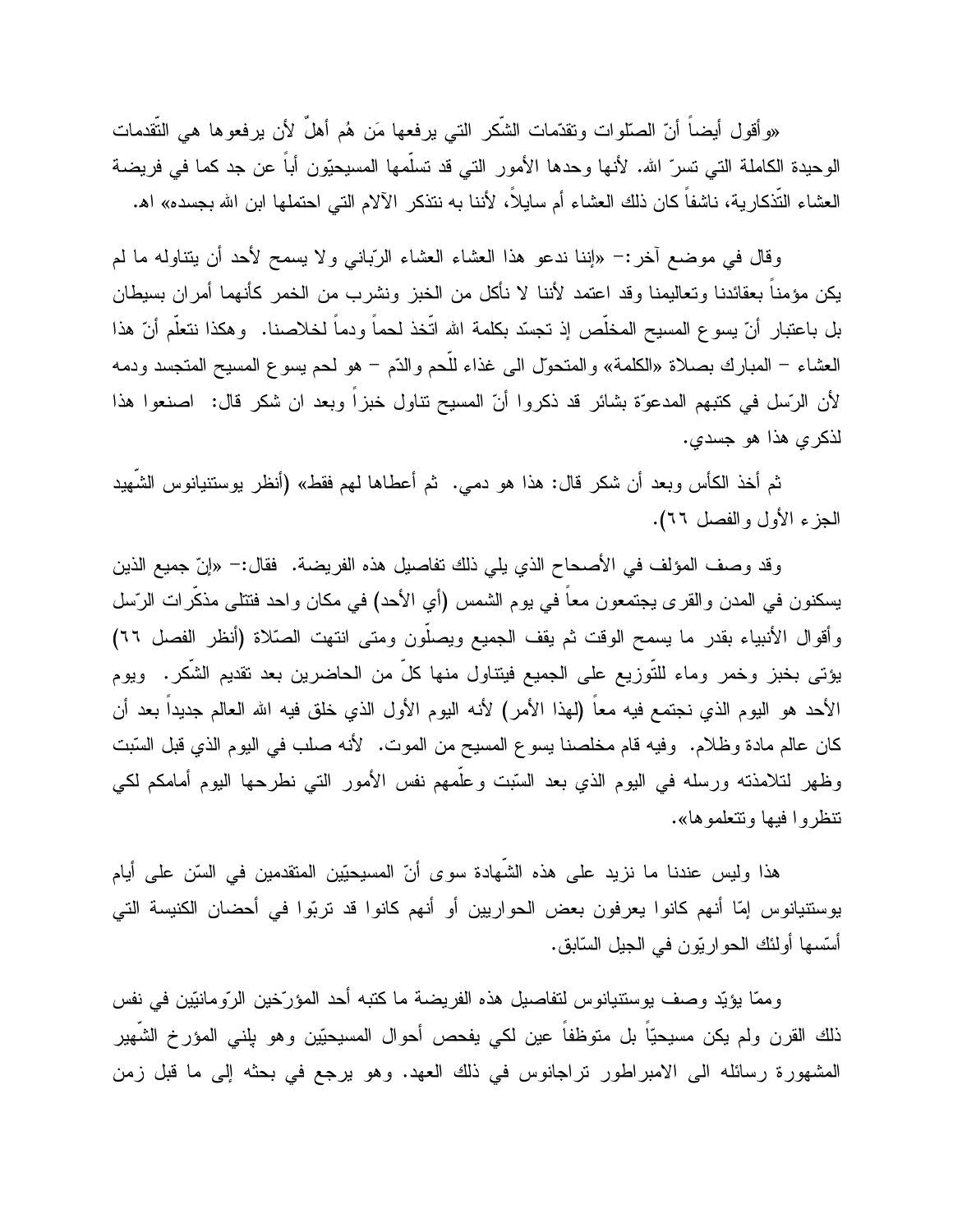بوستنيانوس بسنة ولعلَّه شاهد موت بولس وبطرس في رومية وكان معاصراً للحواري بوحنًا الذي كان قد شاخ ونقدّم في الأيام. وهاك ما كتبه الى الامبراطور نراجانوس (منرجماً عن الأصل اللأنيني) قال:–

«… إنّ المسيحيّين أقروا عند الاستنطاق أنّ ذنبهم أو غلطهم – لتسمّه جلالتك ما تشاء – هو أنّهم اعتادوا أن يجتمعوا معاً في يوم معيّن – قبل الفجر – وينشدوا نرنيمة للمسيح كأنّه إله ويجدّدوا العهــد (أي السّر) الذي يضمّهم معاً بنعهّدهم أن لا يخطئوا بل يمتنعوا عن كلّ سرقة ونـهب وزنـى وأن لا يخونوا دينهم بل اذا طلب منهم تسليم وديعة لا يمتنعون وبعد ذلك يتفرّقون حسب عادتهم ثم يجتمعون ثانية لتتاول طعام ....»

فقد أشار الكاتب بكلمة «عهد» أو «سر » (و الكلمة اللاُّتينية تعني الإثنين) إلى هذا الطقس وماهيّته – أي العشاء الرِّباني – ولكنَّه لم يطل البحث فيه بالتَّفصيل لأنه وثنـي لا مسيحي. ومـع هذا فإنـه يسهل علينا أن نعرف المقصود من كلامه متى قابلناه بكلام بوستتيانوس.

ولنلتفت الآن الى القدِّيس أغناطيوس (نحو سنة ٥٥ – ١٠٧ ب. م) الذي عاش على أثر عصر الرّسل ومات بعيد المئة الأولى للميلاد وكان معاصراً للحواري يوحنّا في أواخر حياته. وكان بوليكاربوس صديقه تلميذاً ليوحنًا هذا وقد كتب عدّة رسائل إلى الكنائس التي كان في أبرشيّتها. فأغناطيوس إذاً كان قريباً جدّاً من عصر المسيح وهو يقول في الأصحاح السّابع من رسالته الى كنيسة إزمير (مترجماً عن الأصل اليوناني):– «إنّ البعض يمتنعون عن نتاول الخبز والخمر لأنهم بنكرون أنّ الطعام الرّباني هو جسد يسوع المسيح الذي احتمل خطايانا والذي رفعه أبوه الصَّالح». – ويقول أيضـاً في الأصـحاح العشرين من رسالته الى أهل أفسس:- «أطيعوا الأسقف والمشيخة بعقل متَّحد كاسرين خبزاً واحداً هو دواء خلودنا لأنّ هنالك جسداً واحداً لربّنا يسو ع المسيح وكأساً واحدة لوحدة دمه» اهـ.

ولا يخفى أنّ غاية أغناطيوس (وغايتنا نحن أيضاً) هي أن يبرهن أنّ نتاول العشاء الرّباني (أي كسر الخبز وأكله وسكب الخمر وشربه) يستلزم الإيمان بحقيقة جسد المسيح المكسور لأجلنا ودمه المسفوك عن معاصينا. قال يوحنا فم الذهب في الأصحاح الثالث والخمسون من ملاحظاته على إنجيل متى (مترجما عن اليونانية):– «إذا كان المسيح لم يمت فإلى ماذا يرمز الخبز والخمر؟» فليلاحظ الأخ المسلم هذا القول.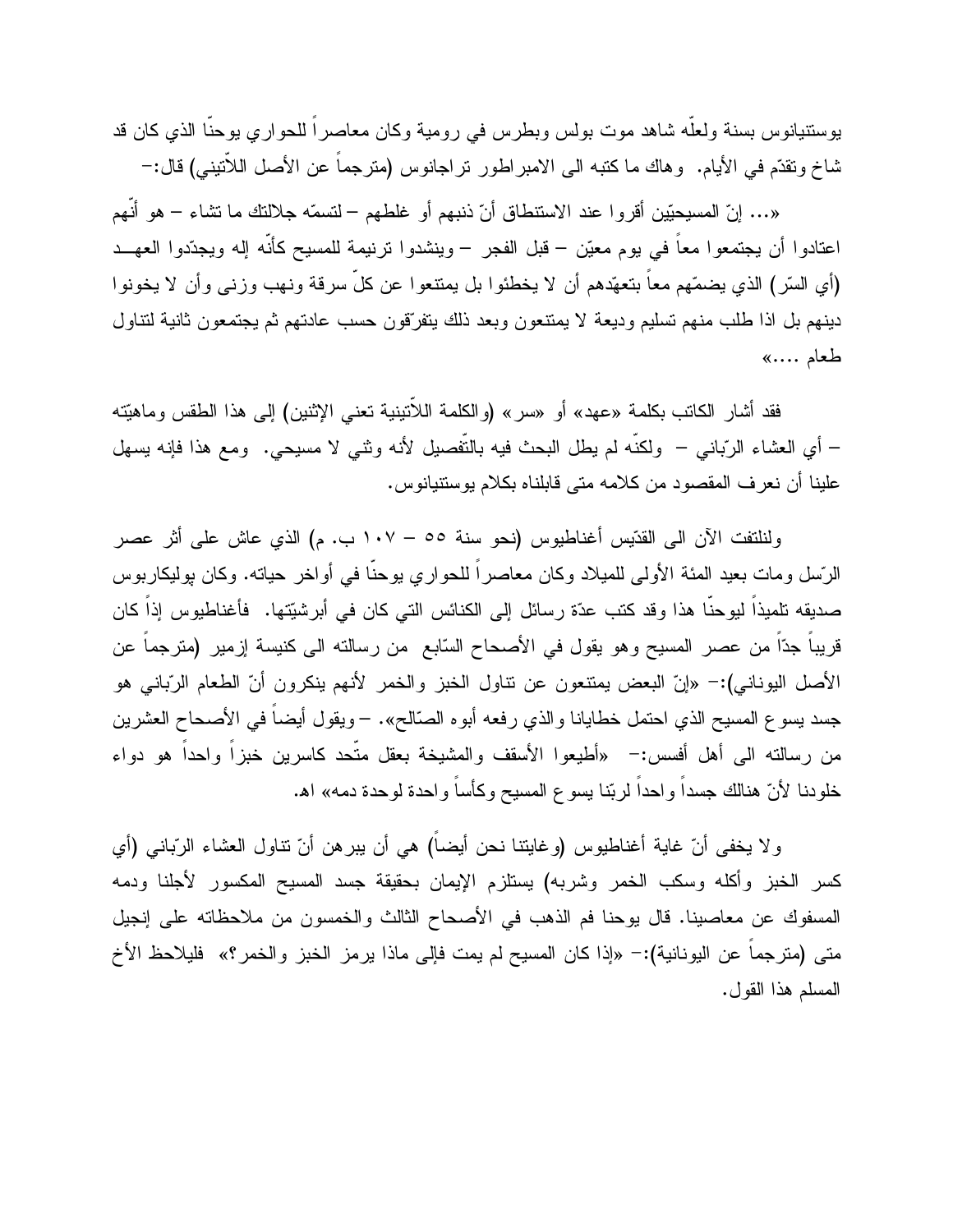وهنالك حلقة أخرى نربط المئة الثانية للميلاد بعصر الرِّسل وهي الكتاب المعروف «بتعاليم الرّسل الإثنـي عشر \*». وأعظم المنتقدين الجاحدين يعترفون بأنّه كتب في النصف الأول من المئة الثانية للميلاد وقد جعل بعضهم تاريخه بين سنة ٨٠ و ١٠٠ ب. م وممّا جاء فيه بخصوص العشاء الرّباني قوله:– «وفي يوم الرّب (أي اليوم الأول من الأسبوع) اجتمعوا معاً واكسروا خبزاً وقدّموا شكراً» وقد جاء فيه أيضـاً صورة الصّلاة البسيطة التي يجب أن نقدّم عند نكريس الكأس والخبز إذ يقول:– «وأمّا من جهة نقديم الشكر عند نتاول العشاء الرّباني فلا يجب أن نهملوه. قولوا أولاً عند نتاول الكأس: نشكرك أيها الآب لنتاج كرم ابنك داود المقدّس الخ.. وقولوا عند نتاول الخبز المكسور: كما نشنَّتت كسر هذا الخبز على الجبال ثم اجتمعت وصارت قطعة واحدة، هكذا لتجتمع كنيستك من أقطار الأرض الى ملكونك الأقدس لأن لك المحد والقوة بيسوع المسيح الى أبد الآبدين آمين. ولكن لا يأكل أحد من هذا الخبز ولا يشرب من هذه الخمر إلاّ الّذين قد تعمّدوا باسم الرّب» اه.

وهذا يأتني بنا الى عصر كتابات الرِّسل الذي يمتد من سنة ٤٥ ب.م إلى نهاية المئة الأولى للميلاد. وهنا نكرّر ما قلناه سابقاً وهو أننا لا نعتبر هذه الكتابات (هنا) موحى بها(\*) بل أننا نستشهد بها كما استشهدنا بالكتب السّابقة او كما نستشهد بابن خلدون والمقريزي مثلاً أو بكتب أي مؤلف آخر يعتمد على شهادة الغير ممّن نقدّموهم وأما بولس فإنّه كان معاصراً للمسيح وصديقاً لمعايني السيّد (سنة ١ – ٦٧) ولا يخفى أنّ أعظم كفار الغرب قد وضعوا هذه المؤلفات تحت النّقد المدقّق ليعرف حقيقة مؤلّفها وتاريخ تأليفها. فانتهوا الى النّتيجتين الآتيتين:–

(١) إنّ مؤلف البشارة الثانية من الإنجيل هو فرد من أقدم أفراد الكنيسة الأولى وقد اعتمد على شهادة رائي عين. أما ناريخها فقبل السّنة السبعين للميلاد.

(٢) إنَّ الرَّسالة الأولى إلى أهل كورنثوس كتبها بولس الرَّسول صديق بطرس ورسل المسيح الآخرين في سنة ٥٥ ب.م.

نر ي ماذا نثبّت لنا هاتان الشهادتان؟

لنبدأ بالثانية – نرى أن بولس يشير إلى العشاء الرّباني كأنه فريضة كانت الكنيسة تتمّمها أيامئذ كثيراً (لا يخفى أنّ بولس كان معاصراً للمسيح وكان يعرف سائر الكنائس الموجودة أيامئذ منها الكنيسة الأصلية بأورشليم. وكان يعرف أيضـاً سائر التلامذة الأصليين الذين ظلُّوا مع المسيح الـي آخر أُيَّامه علـي

<sup>\*</sup> لا يجب ان يفهم من هذا العنوان أن الكتاب هو من مؤلفات الرّسل بل أنه يحتوي على تعاليمهم.

<sup>(\*)</sup> أجل إننا نعتبر ها موحى بها ولكننا في هذا المقام ننظر اليها ككتب تاريخية حسماً للشغب ِ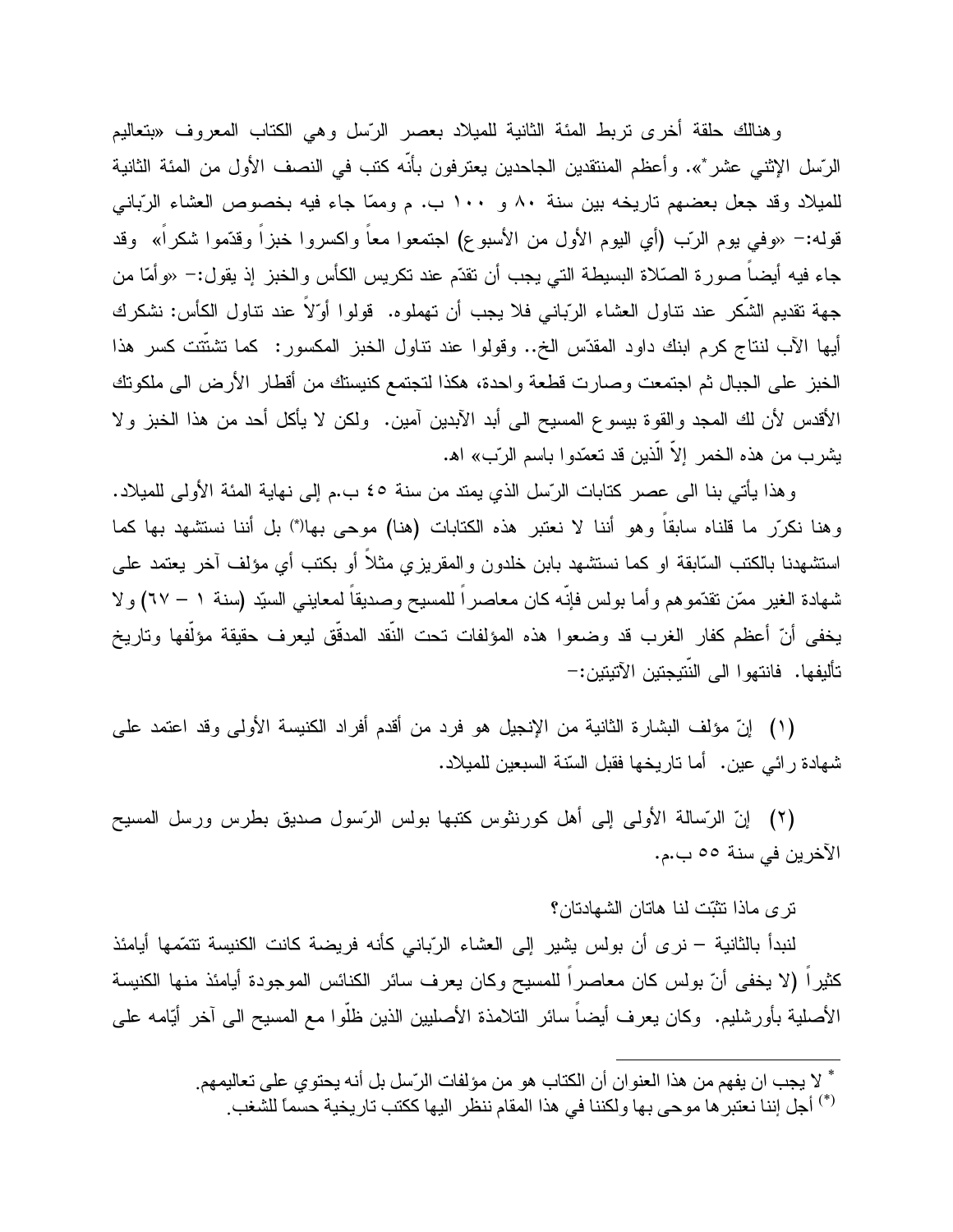الأرض) فهو يقول في رسالته الأولى الى أهل كورنثوس (ص ١٠: ١٦) مترجماً عن الأصل اليوناني:-كأس البركة التي نباركها أليست هي شركة دم المسيح؟ الخبز الذي نكسره أليس هو شركة جسد المسيح؟»– وهذا يبيّن لنا أنّ العشاء الرّباني يتألف دائماً من خبز مكسور وخمر مسكوبة وأنّه فريضة نذكار ية.

فضلاً عن هذا أنّ بولس يصف في الأصحاح النّالي من نفس هذه الرّسالة كيفيّة اجتماع تلك الكنيسة (كنيسة كورنثوس) المخالف للنُّظام وينتقده ثم يقابل به اجتماع الكنيسة في الأصل لتتاول العشاء الرّباني، الأمر الذي يجب أن يكون قدوة لسائر الكنائس في حفظ هذه الفريضة التذكارية. وهذا ما قاله بهذا الشأن (مترجماً عن الأصل اليوناني):–

«لأنَّني تسلَّمت من الرّبّ ما سلَّمتكم أيضاً أنّ الرّبّ يسو ع في اللَّيلة التي أسلم فيها أخذ خبزاً وشكر فكسر وقال خذوا كلوا هذا هو جسدي المكسور لأجلكم. اصنعوا هذا لذكري. كذلك الكأس أيضا بعدما تعشُّوا قائلاً هذه الكأس هي العهد الجديد بدمي. اصنعوا هذا كلَّما شربتم لذكري. فإنكم كلَّما أكلتم هذا الخبز وشربتم هذه الكأس تخبرون بموت الرّبّ الى أن يجيء» ثم إنّه ينبّه المسيحيّين الى معنى الكأس والخبز وما يرمزان إليه فيقول: «إذاً أيّ من أكل هذا الخبز ٍ أو شربٍ كأس الرّب بدون استحقاق يكون مجرما في جسد الرب ودمه».

لبلاحظ القارئ أنّ في هذا الكلام زبدة الأفكار والأقوال والنعاليم والطقوس والعادات المختصة بجميع المسيحيّين ورسل المسيح في الجيل الذي عقب أول إجراء لنلك الفريضة التذكارية. وإننا نسأل هنا هل نذكر البشارة الثانية هذا الطقس وهل وصف ما حدث عند إجرائه لأول مرَّة بوافق ما ذكره بولس كما علمه من الرّبّ او على الأقل بحسب ما شاهده من ممارسة هذه الفريضة في يومه؟ نعم إنّ المطابقة واضحة. وهاك ما قاله شاهد عين (والأرجح أنَّه بطرس) لصديق له (برجّح أنَّه مرفس) مترجماً عن الأصل اليوناني:− مرفس ١٤: ٢٢ – ٢٤ «وفيما هم يأكلون أخذ يسوع خبزاً وبارك وكسر وأعطاهم وقال خذوا كلوا هذا هو جسدي. ثم أخذ الكأس وشكر وأعطاهم فاشربوا منها كلهم. وقال لمهم هذا هو دمي الذي للعهد الجديد الذي يسفك من أجل كثيرين».

ونختم كلامنا بقولنا أننا لا ندّعى الوحى لإحدى الآيات السّابقة بل أننا قد ذكرناها شهادة لعادة شائعة عامة ترجع الى عصر الرّسل. ثم إننا لسنا نبحث في حقيقة الشّخص الذي رفع على الصّليب – يسو ع كان أم شخصاً أخر – بل نحن نذكر ما سمعه وشاهده الرّسل من المسيح في تلك اللّيلة. وقطُّ لم يدع مسلم منذ أيام محمّد حتى هذا اليوم أنه اشتبه في حقيقة الذين جلسوا لتناول العشاء في تلك اللّيلة. فقد ثبت إذاً ان يسوع جلس للعشاء مع نلاميذه الإثنـي عشر وأنَّه كسر خبزاً وأعطاهم ليأكلوا وناولـهم كأساً فيها نتاج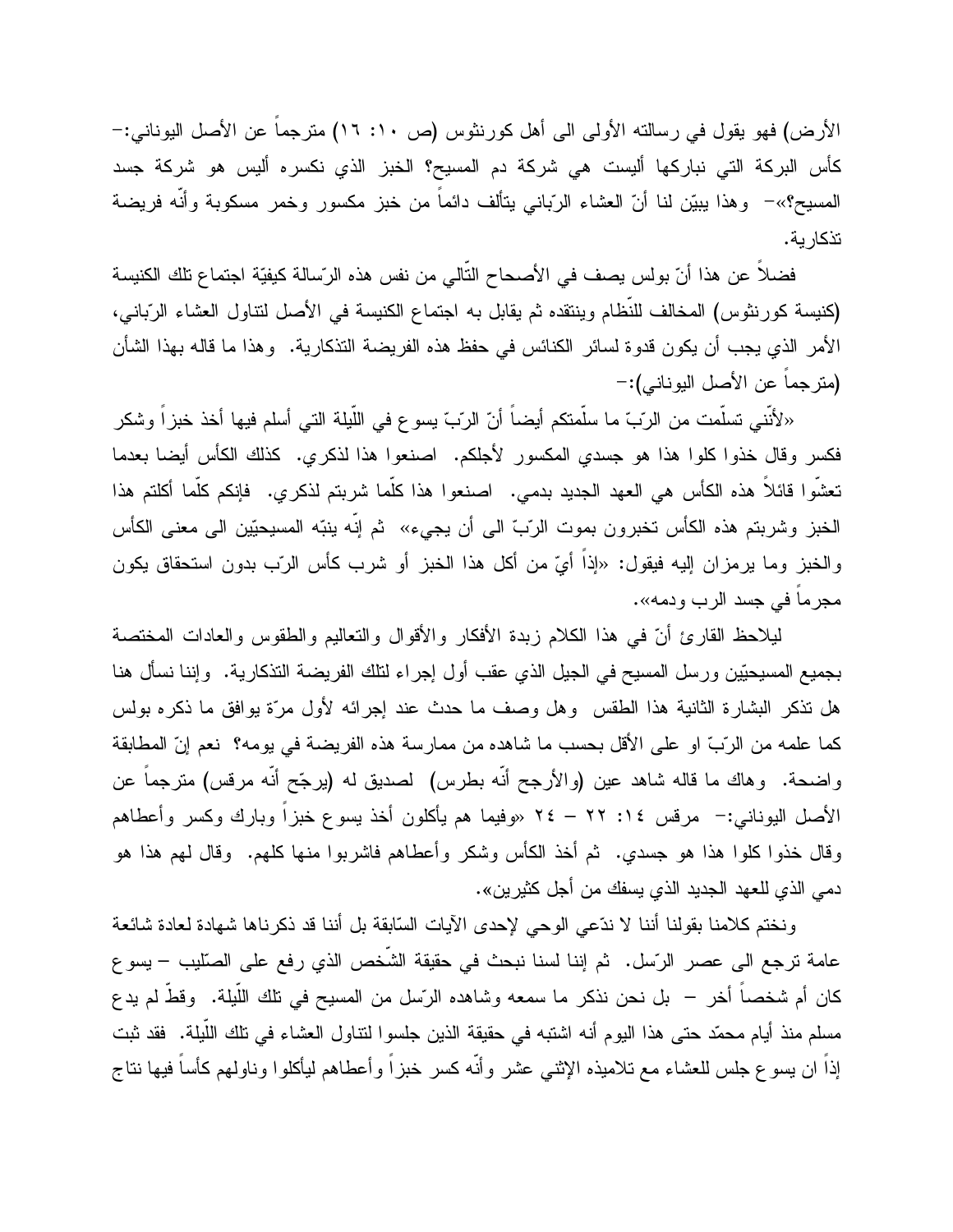الكرمة ليشربوا. وأنه شبَّه كسر الخبز بكسر جسده وسكب الخمر بسفك دمه ورمز بذلك الى التَّضحية بنفسه وجعل دمه عهد النعمة الجديدة. وأوصىي التَّلامذة – أن بالكلام المنطوق او المفهوم – أن يداوموا على إجراء فريضة كسر الخبز وأكله وسكب الخمر وشربه تذكاراً لنلك الحادثة العظيمة التي كانت مزمعة أن نقع ألا وهي تسليمه وموته وكسر جسده وسفك دمه. ۖ وأخيراً قد رأينا جميع الأجيال المسيحيّة منذ عصر المسيح الى يومنا هذا تحافظ على هذه الفريضة هنا في مصر وفي كل العالم. فنختم إذاً كلامنا ضار عين الى إخواننا المسلمين أن يتَّخذوا المسيح الذَّبيح مخلَّصاً وفادياً ويقولوا مع بولس الرَّسول:–

«كلَّما أكلنا هذا الخبز وشربنا هذه الكأس نخبر بموت الرّبّ إلى أن يجيء». ليسأل كلِّ منا نفسه:-

«إذا كان يسوع المسيح لم يمت، فإلى ماذا يرمز الخبز والخمر في العشاء الرباني؟»

لَّيْتِ الله يقدَّر الجميع على إدراك معنى هذا السؤال والإجابة عليه.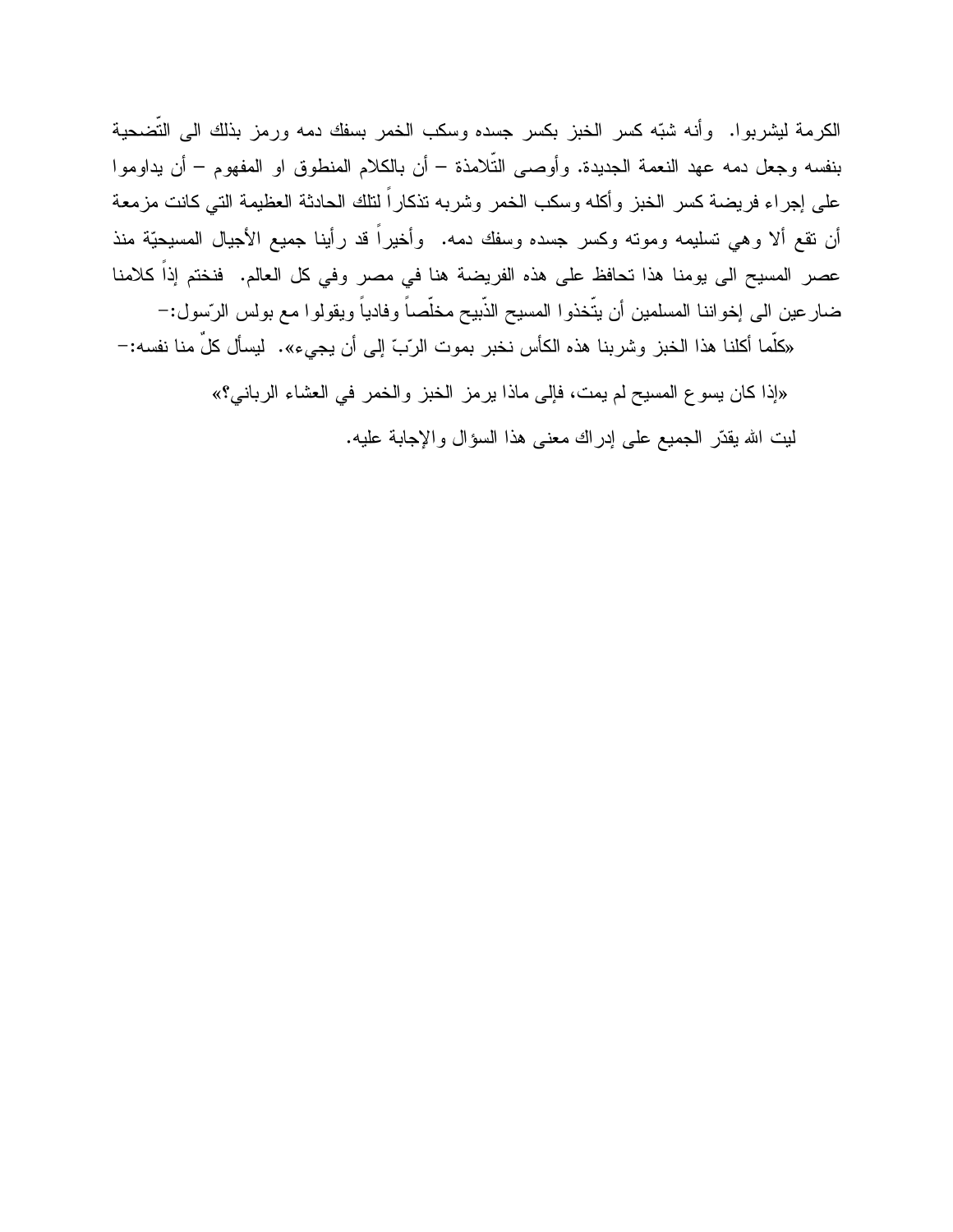

بيّنًا في الفصل السّابق أنّ فريضة العشاء الرّباني هي دليل على موت يسوع المسيح سيّما إذا نظر إليها باعتبار الإشارات التاريخيّة فإن جميعها تشير إلى أنّ يسوع المسيح رسم هذه الفريضة في ذات ليلة و أو صبي تلاميذه بحفظها جيلاً بعد جيل و أنَّها إذاً ر مز أ الى مو ته حقيقة.

و قد بيِّنا أبضاً أنّ كل من بطر ح ثوب التّعصيّب مسلماً كان أو بـهودبّاً أو نصر انبّاً لا بسعه إلا أن يؤمن بأنّ المسيح مات حقيقة وذلك – أو لاً – لأنه (و هو على الأقل نبي) لا يمكنه ان يخطىء في نبويّه عن أمر حيوي هو من الأهمية بذلك المكان – وثانياً – لأنه لو لم يمت بعد نطقه بتلك النبوّة وإيصائه تلاميذته بحفظ فريضة العشاء الرّباني ما أمن تلاميذته به ولا حفظ العالم منذ ذلك اليوم إلى هذا فريضة لم يكن هنالك باعث على رسمها.

وسنثبت في هذا الفصل حقيقة أخرى بنفس الطَّريقة فنبيّن أنّ يسو ع المسيح لم يمت فقط في يوم الجمعة الذي نتبًا عنه بل أنَّه قام في يوم الأحد الذي عقب مونه. ۖ ولا يخفي أنَّ ذلك من الأمور العظيمة الأهمية التي يجب النظر فيها. ۖ ولمّا كان من العار النّمسك بأذيال الخطأ حالة كون الحقيقة ظاهرة ظهور الشمس في رائعة النَّهار رأينا من واجباننا ان نكشف السَّنار عن هذه الأمور لإخواننا المسلمين واليهود.

السؤال المطروح أمامنا هو لماذا يحفظ المسيحيّون يوم الأحد ويقدسونه؟ ولماذا لا يتّفقون مع اليهود مثلا على حفظ يوم السّبت عوضاً عن يوم الاحد؟

إذا تمعّن الإنسان في الأمر بر ي انه لا بدّ للمسيحيّين من باعث قو يّ جدّاً يحملهم على استبدال بو م السَّبت بيوم الأحد لأنّ في عملهم هذا كسرا في الظاهر لوصيّة الناموس التي تأمر بجعل اليوم السَّابع يوما للرّاحة فكيف بمكن إحداث هذا للتغيير مع المحافظة على نصّ الوصيّة؟ لنفر ض ان المسلمين طلب منهم ان يستبدلوا يوم الجمعة بيوم الخميس خلافاً لنص القرآن فهل يفعلون ذلك إلاّ لسبب كاف قوي؟

ثم إن المسيحيِّين باستبدالهم يوم السبت بيوم الأحد لا يكسرون الوصيَّة في الظاهر فقظ بل يخالفون عبادة كانت شائعة منذ ألوف من الأجيال. ۖ فلا بدِّ إذاً من وجود باعث قوى حملهم على ذلك.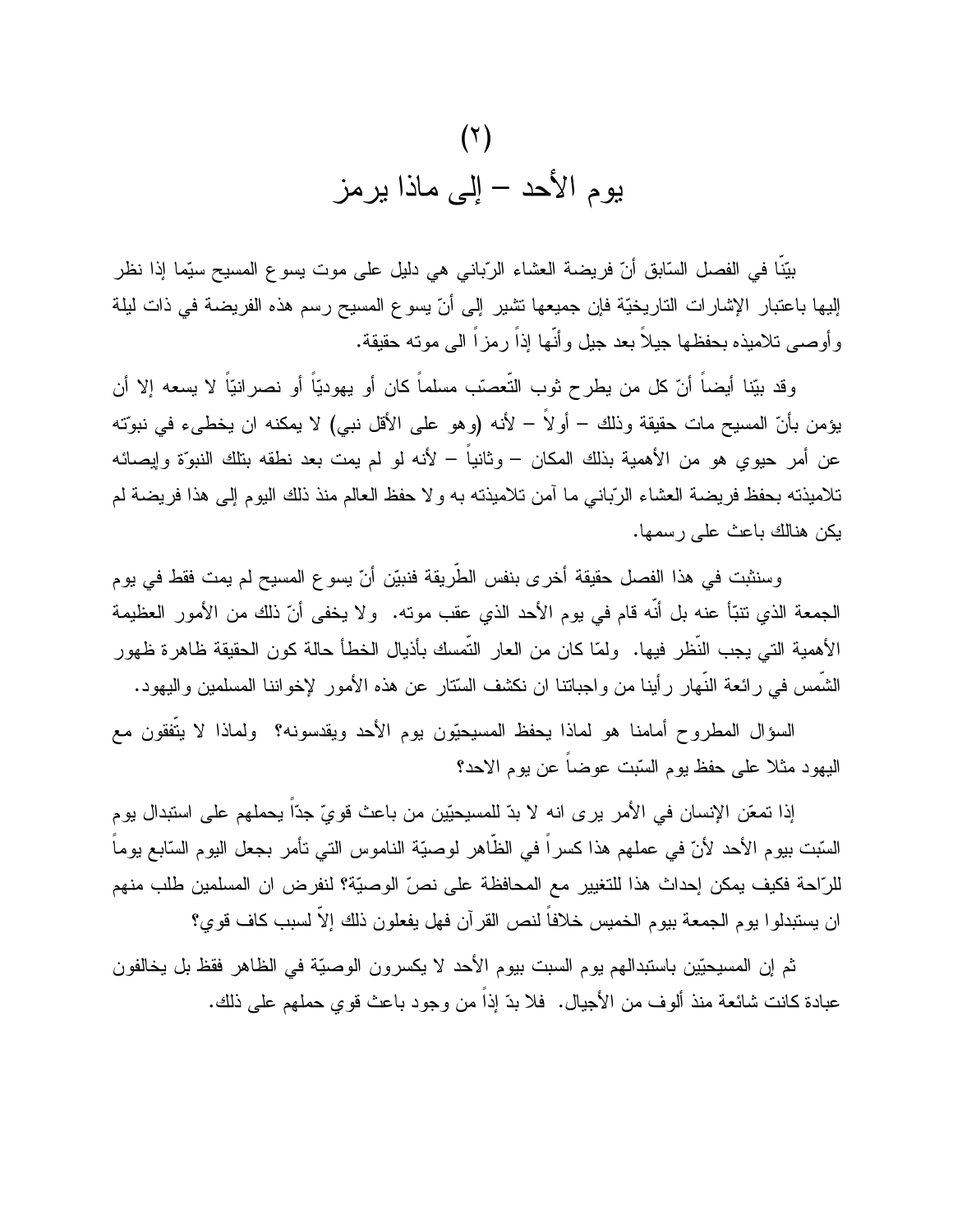إنَّ ناموس العلَّة والمعلول بصدق في العالم الأدبـي والاجتماعـي كما فـي العالم المادي. ۖ فاذا رأيت مظهراً غريباً من مظاهر الهيئة الاجتماعيّة نظرت حولك لتكشف علّة ذلك المظهر– ترى ما علّة تبديل المسيحيّين يوم السبت بيوم الاحد؟

ذلك لحادثة عظيمة وقعت في يوم الأحد ألا وهي قيام مؤسس الدّيانة المسيحيّة من الموت في ذلك اليوم.

لا نقول هذا القول اعتباطاً بل استناداً على الوقائع الناريخيّة والنواتر فإنّ المسيحيّين كانوا ولا يزالون يحفظون يوم الأحد نذكاراً لقيامة المسيح من الموت.

#### القرن الثالث

و لا حاجة بنا للرجوع إلى الأجيال المتأخَّرة لأنَّ البرهان يتوقَّف على ما كان يفعله أهل العصور الأولى. فهاك ما جاء بهذا الشأن في أحد كتب الصَّلاة منذ المئة الثالثة للميلاد ويدعى «نظام الرِّسل»:–

«وفي يوم قيامة سيّدنا الذي هو يوم الرّبّ اجتمعوا (بصيغة الأمر) وصلّوا واقفين ثلاثاً تذكاراً للذي قام من الموت بعد موته بثلاثة أيّام وهو اليوم الذي تمّت فيه أقوال الأنبياء وكرازة الإنجيل وتقدّمه الضّحايا وهبة الطعام الرّوحاني».

#### القر ن الثاني

و هاك شهادة أكليمندس الإسكندر ي عند نهاية المئة الثانية قال:-

«إنّ الإنسان بِحفظ وصبّة الإنجيل حفظاً ناماً ويقدّس بوم الرّبّ نقديساً كاملاً إذا امتنع عن كلّ شرّ و مجد و قبامة الربّ فبه».

وقال شاهد آخر في منتصف المئة الثانية (وهو يوستنيانوس الشَّهيد) في «خطبة اعتذاره» الأولى التي رفعها إلى الامبراطور الرّوماني في سنة ١٥٠ ب.م.

«إنه في يوم الشمس (أي يوم الأحد) يجتمع أهل المدن والقرى في مكان واحد فتقرأ بشائر الرَّسل الأربعة أو أسفار الأنبياء (ثم يصف الصَّلوات وكيفيَّة ممارسة العشاء الرّباني)... إننا نجتمع في يوم الأحد لأنه اليوم الأول الذي أحدث الله فيه تغييراً عظيماً في عالم الفوضـي والظـلام إذ حوَّله إلـي عالم نور ونظام ولأنه فيه قام يسوع المسيح مخلَّصنا من الموت إذ انهم صلبوه في اليوم الذي قبل يوم الزحل (أي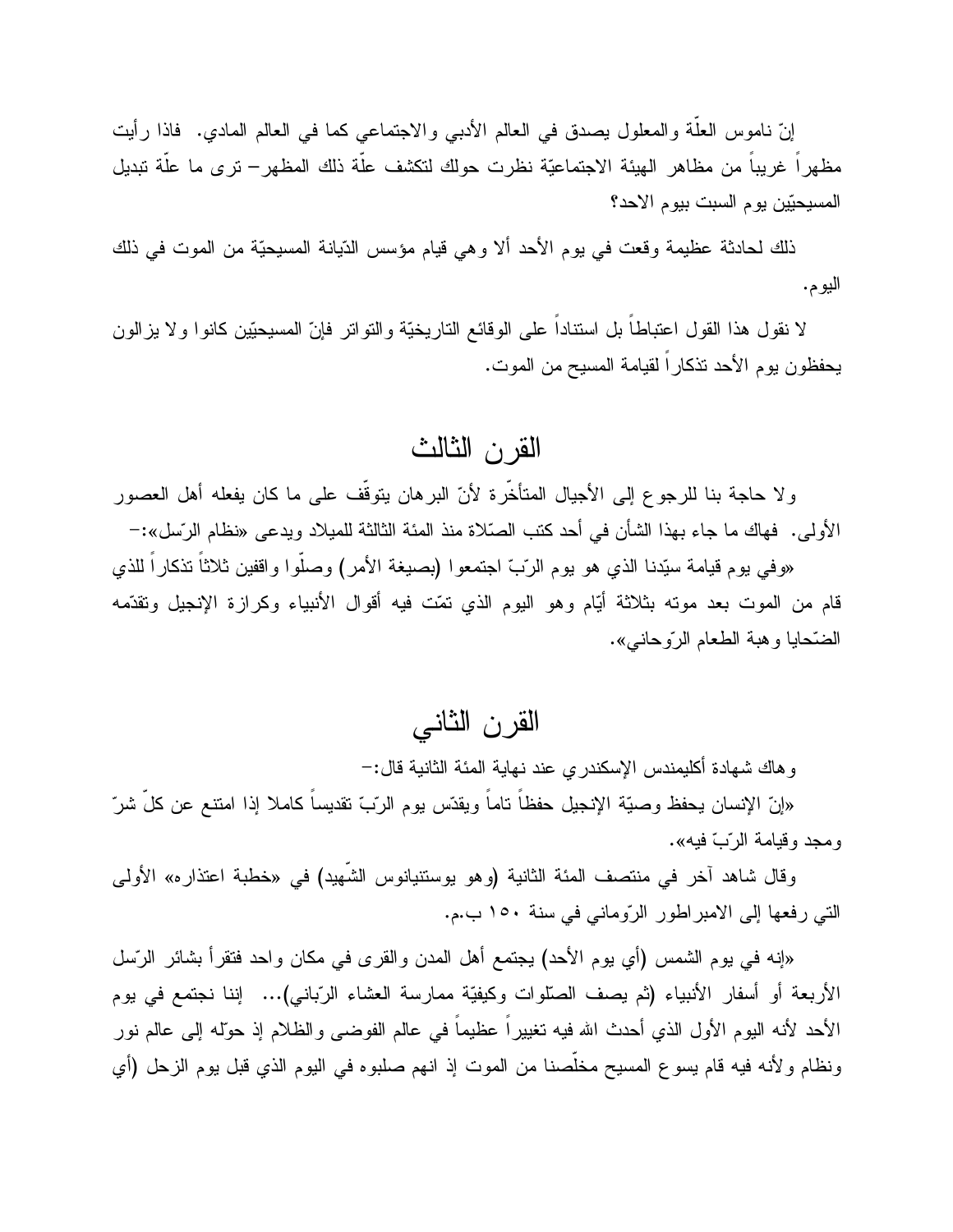بوم السَّبت) ولكنه عاد فظهر لنلاميذه ورسله في اليوم الذي بعد السَّبت أي يوم الأحد وعلم نلاميذه هذه  $\kappa$ الأمور (\*)

فهل بعد ذلك إيضاح؟ إنَّ بوسنتيانوس وصف هذه العادة الشائعة بعد المسيح بمئة وخمسين سنة وكان المسيحيّون قد استلموها على علانها من نلامذة المسيح ورسله.

> وقد جاء في كتاب الصَّلاة القديم المعروف بتعاليم الرَّسل ما نصه: «وفي يوم الرّبّ اجتمعوا (بصيغة الأمر) واكسروا خبزاً وقدّموا شكراً».

## القرن الأول

ونأتـى الآن الـى شاهد من أهالـى المئة الأولـى للميلاد وهو القدّيس أغناطيوس الذي كان معاصـراً ليوحنَّا الرَّسول في أواخر أيامه. ۖ قال في الفصل الناسع من رسالته الى أهل مغنيسيا:-

« إنّ الذين ربوا على النظامات القديمة وحلَّ فيهم الأمل الجديد لا يحفظون اليوم السَّابع بل يوم الرّبّ لأن فيه عادت الِّينا الحيو ة و قمنا من الموت».

ونفسيراً لهذا الكلام نرى الكلام النالي:-

« فلا نحفظ بعد يوم السبت بحسب العادات اليهوديّة فننغمس في الكسل بل ليحفظ كل منكم سبنه الرَّوحي. ليحفظ كلِّ صديق للمسيح يوم الرِّبِّ عيداً مقدَّسا لأنَّه يوم القيامة الذي بدأت فيه حياتنا الجديدة ونَمَّت الغلبة على الموت بيسوع المسيح».

وهذا القول بِبيِّن لنا الإنتقال من يوم السَّبت إلى يوم الأحد. فقد تمّ هذا الانتقال بالتَّدريج إذ كان المسيحيِّون بحفظون في الأول كلا يوم السَّبت والأحد ولكنهم بتمادى الزَّمن تركوا يوم السَّبت.

وهاك شهادة أخرى بهذا المعنى برجع عهدها الى عصر الرّسل ولعلّها من أحدهم وهي في الرّسالة المعروفة برسالة بر نابا:-

«فاحفظوا اذاً اليوم «الثامن» بسرور لأنه اليوم الذي قام فيه يسوع المسيح من الموت وبعد أن ظهر لتلامذته صعد الى السّماء».

(تتبيه. لا يعرف صاحب هذا القول تماماً ولكنه قد أسند إلى برنابا. وفي هذه الحالة برجع عهده الى المئة الأولى لا الثانية. ومهما يكن فإن تاريخه لا يمكن ان يكون أحدث من أوائل المئة الثانية).

ً) إن الكاتب دعي أيام الأسبوع بأسمائها الوثنية لأنه كتب لامبر اطور وثني.